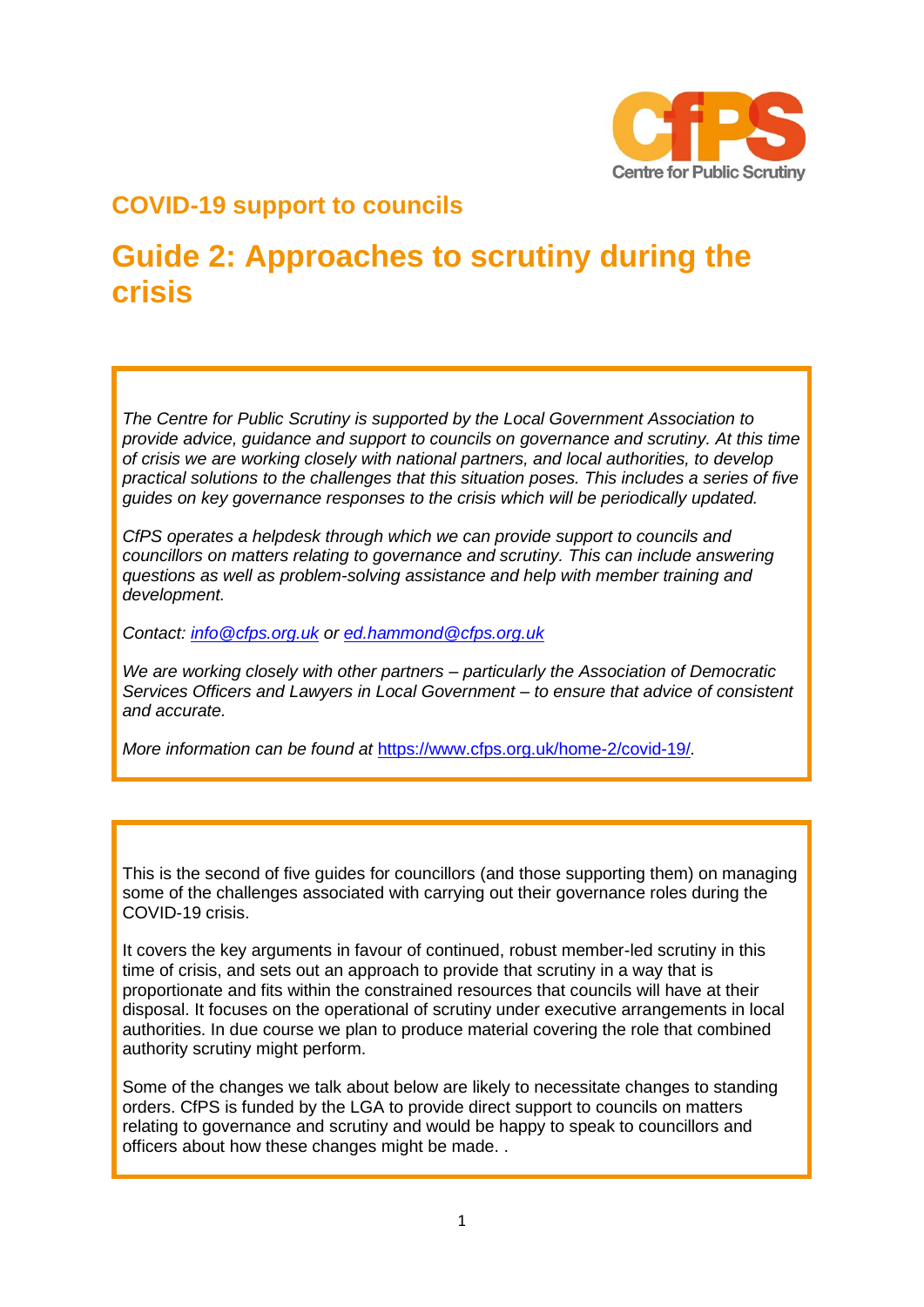# **Contents**

- **1. Why carry on with scrutiny?**
- **2. Overview and scrutiny – outreach and support**
	- a. *A new role and focus for the function*
	- b. *Supporting councillors to carry out a new role*
- **3. A practical model for scrutiny**
	- a*. Making these systems operate for joint and cross-partnership work*
	- b. *Making these systems work for shire districts*
- **4. Task and finish work**
- **5. The use of call-in**
- **6. "Normal business"**
- **7. Support: members' and officers' roles**
- **8. When it's all over: debriefing**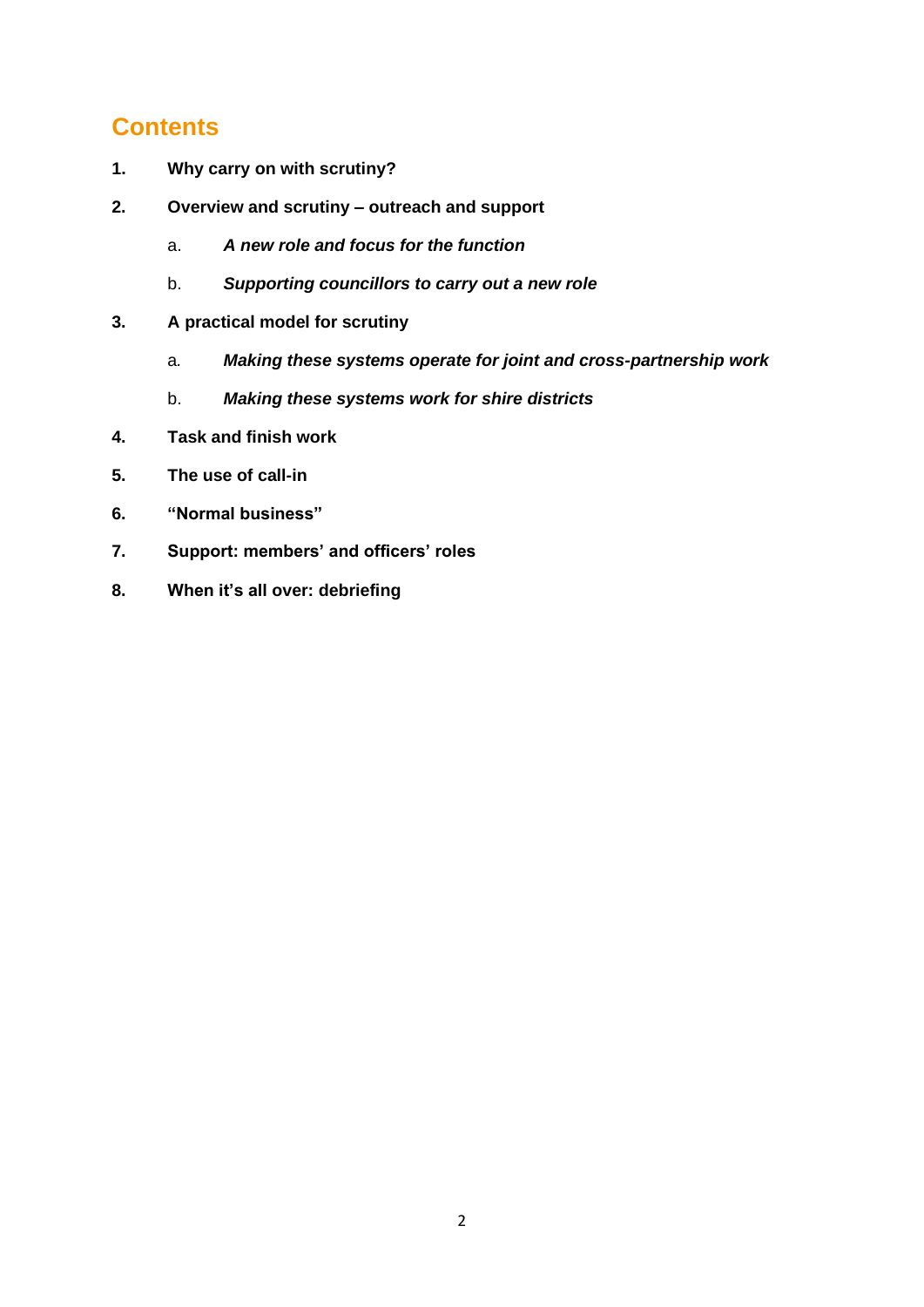# **1. Why carry on with scrutiny?**

[We published our first thoughts on this subject in a blog at the end of March.](https://www.cfps.org.uk/what-will-scrutiny-look-like/)

Since then things have moved on – and if anything, the way that things have developed highlight even further to us the critical importance of maintaining some form of scrutiny at this time.

Maintaining a form of scrutiny in the current crisis is critical for several reasons:

- Substantial decisions will be being made which are likely to have an impact on the lives of residents and the places they live.
- The council and its partners should be trying to draw on the perspective of as broad as possible a range of people as it responds to the crisis;
- Scrutiny activities do not take senior officers and senior members away from the task in hand – they *are* the task in hand. Councils are democratic institutions, which is why they are leading the local response – councillors have a vital role in feeding into and bolstering this response in the communities they serve, and the scrutiny function provides a mechanism for this work to feed into overall strategy;
- This crisis will not be ending any time soon. Suspending scrutiny arrangements for a few weeks was necessary – while remote working arrangements were impossible to make and as councils tackled the immediate need for an operational response. But this suspension cannot be indefinite.

Some have suggested that scrutiny should be suspended now in its entirety, or that it should be substituted with a system that allows scrutiny chairs to attend certain meetings, or by some sort of "enhanced" information protocol for members.

This is wrong. Councils do not have the discretion, even at this time, to decide to dispense with a substantial part of their governance framework. Councils have to give effect to scrutiny and support its work. In return, scrutiny councillors and the officers who support them have to commit to conducting scrutiny in a way that is timely, supportive and proportionate. This guide engages with this challenge.

# **2. Overview and scrutiny – outreach and support**

### **One model of many for effective scrutiny**

What we set out in this section, and the rest of this guide, is one suggested model for scrutiny which we think will be of benefit for councils needing direction and support on this issue.

Some councils may have carved out a relevant and compelling role for themselves which does not align with what we have suggested. This will reflect unique sets of local circumstances. The important thing is that scrutiny should continue – what form it takes is down to members..

### *a. A new role and focus for the function*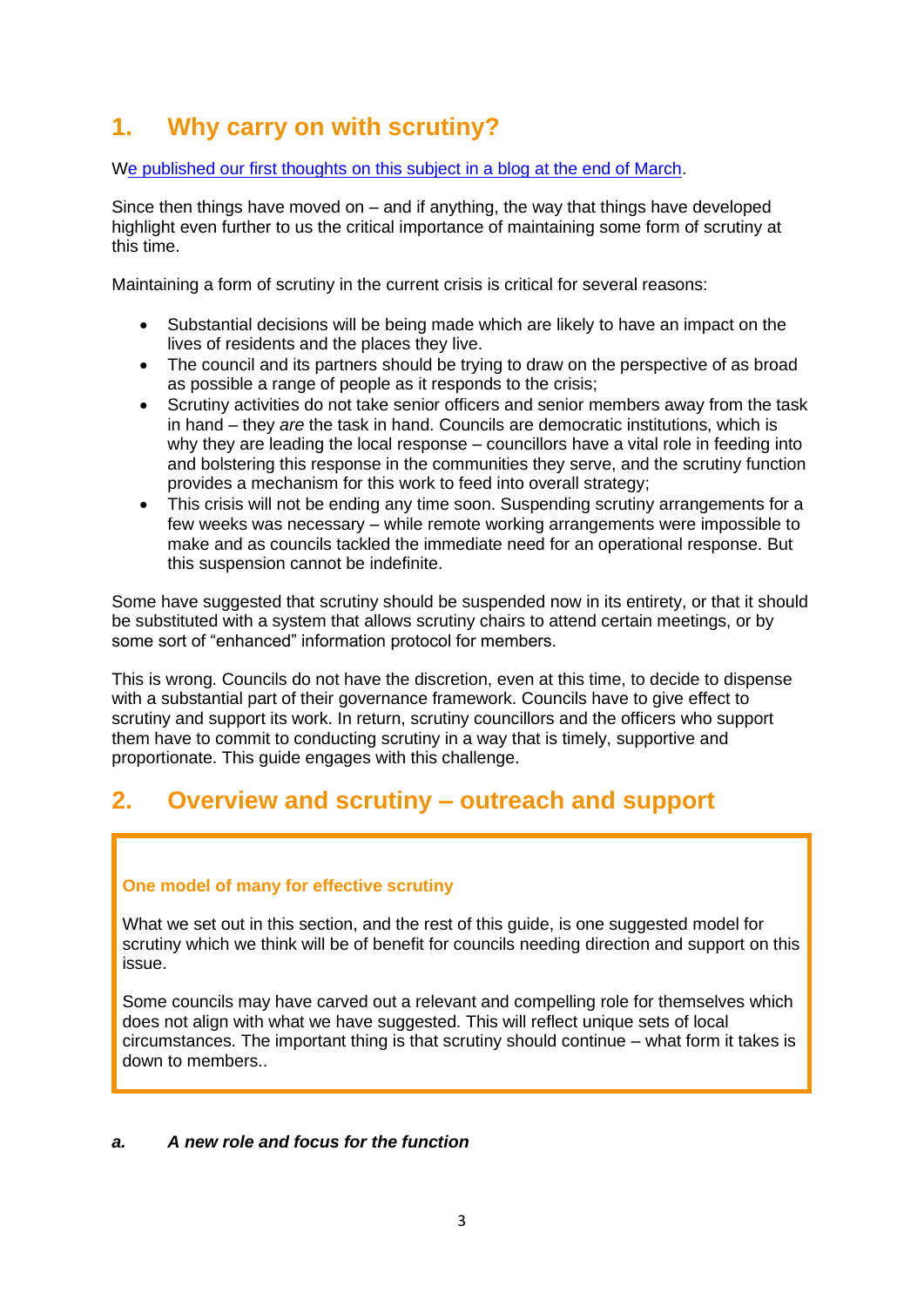The current crisis will involve a contraction of scrutiny's usual role in investigating any issues "affecting the area or the area's inhabitants". A tighter focus on a smaller range of issues – essentially, critical business focusing on "life and limb" matters for local people – is we think the best way to proceed.

Overall this involves a shift to recognise that scrutiny can be doing two things additionally to traditional "overview and scrutiny" activities:

- **Outreach** getting an understanding from the local community and from the councillor corps generally about the kind of issues and challenges that local people are experiencing;
- **Support** understanding and supporting the council and its partners as they grapple with an unprecedented situation, providing assistance in understanding complex issues and in resolving associated problems.

### **A new substantive focus for scrutiny**

- Oversight of the system response to COVID-19. The council and its partners will be engaged in a significant amount of activity relating to the operational emergency response. Scrutiny cannot second guess this response or seek to "oversee" it – partners will be moving fast and acting accordingly. But scrutiny can consider how well partners are working together, overseeing the systems that contribute to smooth, effective decision-making, and bringing influence to bear on disagreements or blockages. We think that where scrutiny opts to carry out this role it should be formally written into the Gold command and strategic emergency response activity that is ongoing;
- Particular oversight on life and limb issues. There will be particular services in the local area exposed to unique pressures as a result of the pandemic. Scrutiny can productively keep a watching brief on council and partner action on these matters, which include:
	- o Use of the social care powers in the Coronavirus Act. [Our more detailed](https://www.cfps.org.uk/social-care-covid-19-and-scrutiny/)  thoughts on this [can be found here.](https://www.cfps.org.uk/social-care-covid-19-and-scrutiny/) Councils will, in due course, have to make exceptionally difficult or contentious decisions in this area which may have negative consequences for local people – such decisions will need to be subject to a form of scrutiny;
	- $\circ$  The council's work to protect vulnerable children; both in the school setting and in their homes. Children and young people will be subject to unique pressures associated with the impact of the crisis, principally related to the closure of educational and childcare settings. Scrutiny can play a role in understanding these impacts and suggesting ways to provide further support and protection;
	- $\circ$  The council and health partners' work and the intersections around public health, community health and acute health where the pandemic will make particular demands;
- Acting as a conduit for community experiences. Local people will feel isolated. Councillors will be doing their best to provide support and assistance at ward level. Mutual aid networks and other voluntary systems have spread to provide support. Councils will need ways of understanding how these trends are developing on the ground – and how voluntary activity may need to be supported differently. The public forum of scrutiny is a convenient and (potentially) high profile way to draw those insights into the council's corporate work.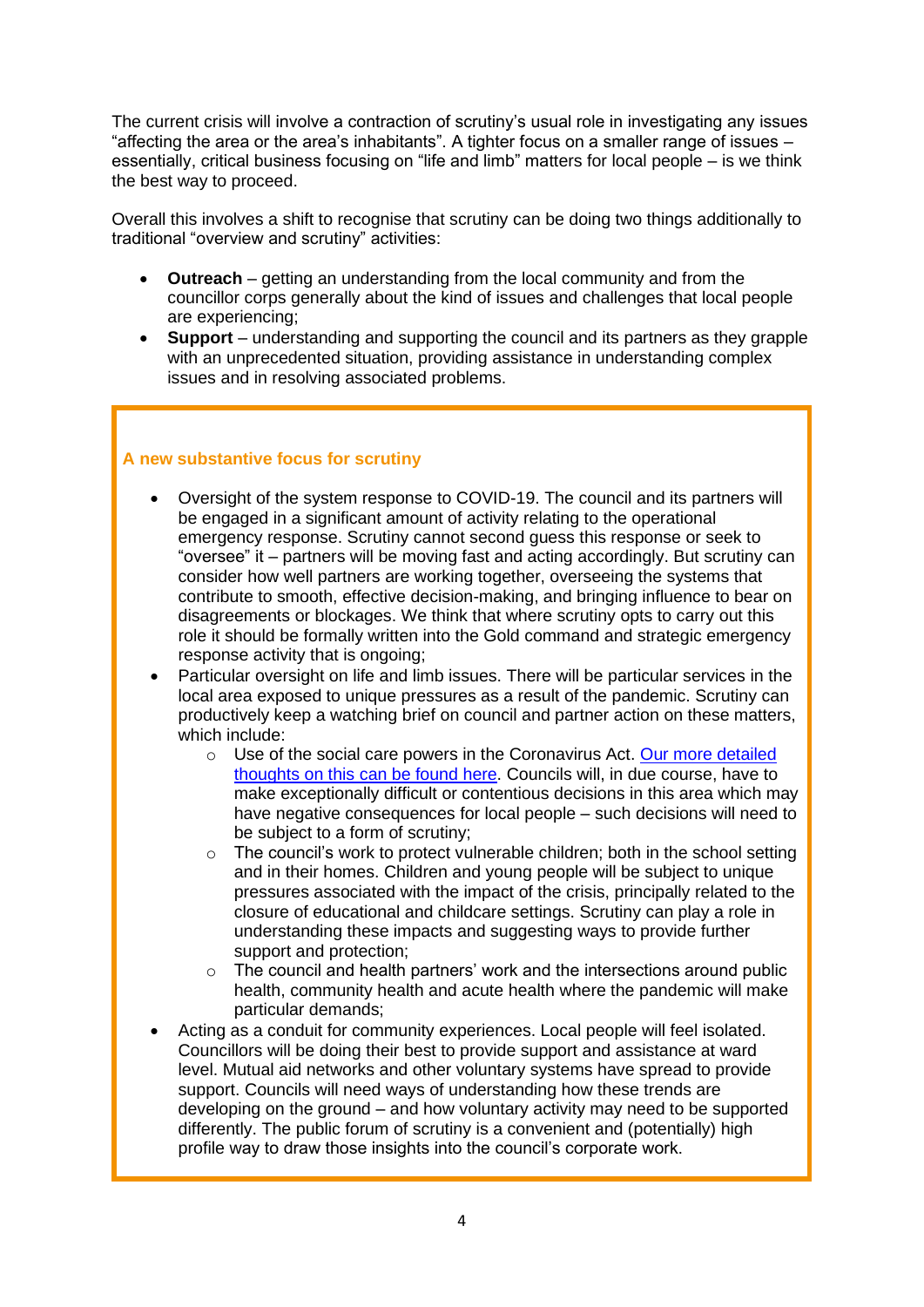### *b. Supporting councillors to carry out a new role*

In the statutory scrutiny guidance published in May 2019 and the CfPS material that followed it, we suggested an approach which would see:

- Councillors having regular access to a digest of information about local services, incorporating performance issues;
- Councillors using this information to escalate matters of particular concern to scrutiny for more detailed discussion.

We suggest something similar, although recognise that development of a consistent "digest" of information is likely to be a challenge. The next guide in this series sets out the kind of information to which members might expect to have access during this period; the expectation however would be that members would need to be proactive in drawing this information together, recognising that less officer resource will be available for this support work.

### **3. A practical model for scrutiny**

Having articulated a possible role for scrutiny we can move on to thinking about the ways of working and structures that can support this role.

Clearly carrying on with a full slate of scrutiny meetings, and existing work programmes, is untenable. We expect that councils would seek to continue doing scrutiny by streamlining current structures and processes. This starts from the new focus we discussed in the section above, and follows through to new structures, and new ways of working.

One potential model is described below. In future editions of this guide we will cite specific examples of approaches the councils have taken in practice.

- **A single scrutiny committee**, meeting for 60-90 minutes every three to four weeks. A formal change to the existing committee structure should not be necessary – an existing committee or sub-committee can be repurposed for this task, depending on existing committees' terms of reference. This frequently-meeting committee does need to be a formal body though rather than an informal meeting (for example, a task and finish group) – publication of agendas, minutes and papers provides both transparency and accountability;
- **A single substantive agenda item for every meeting**, with discussion being supported by a short covering report complemented by verbal updates from officers and other witnesses. Ideally this covering report would be circulated along with the agenda five clear working days before the meeting takes place but given the frequency of meetings and the fast-moving nature of the subjects under discussion we think it most likely that a short timescale might need to be assumed;
- **A clear outcome and objective for this discussion**. These outcomes will have been agreed beforehand by the Chair and others, usually by way of a pre-meeting;
- **An expanded space for questions from the public**. Initially we would suggest that these be submitted in advance but as the situation develops and as confidence in remote tools increases, it might be possible to allow for a form of live questioning. We recognise that it is unusual for scrutiny committees to allow for public questions as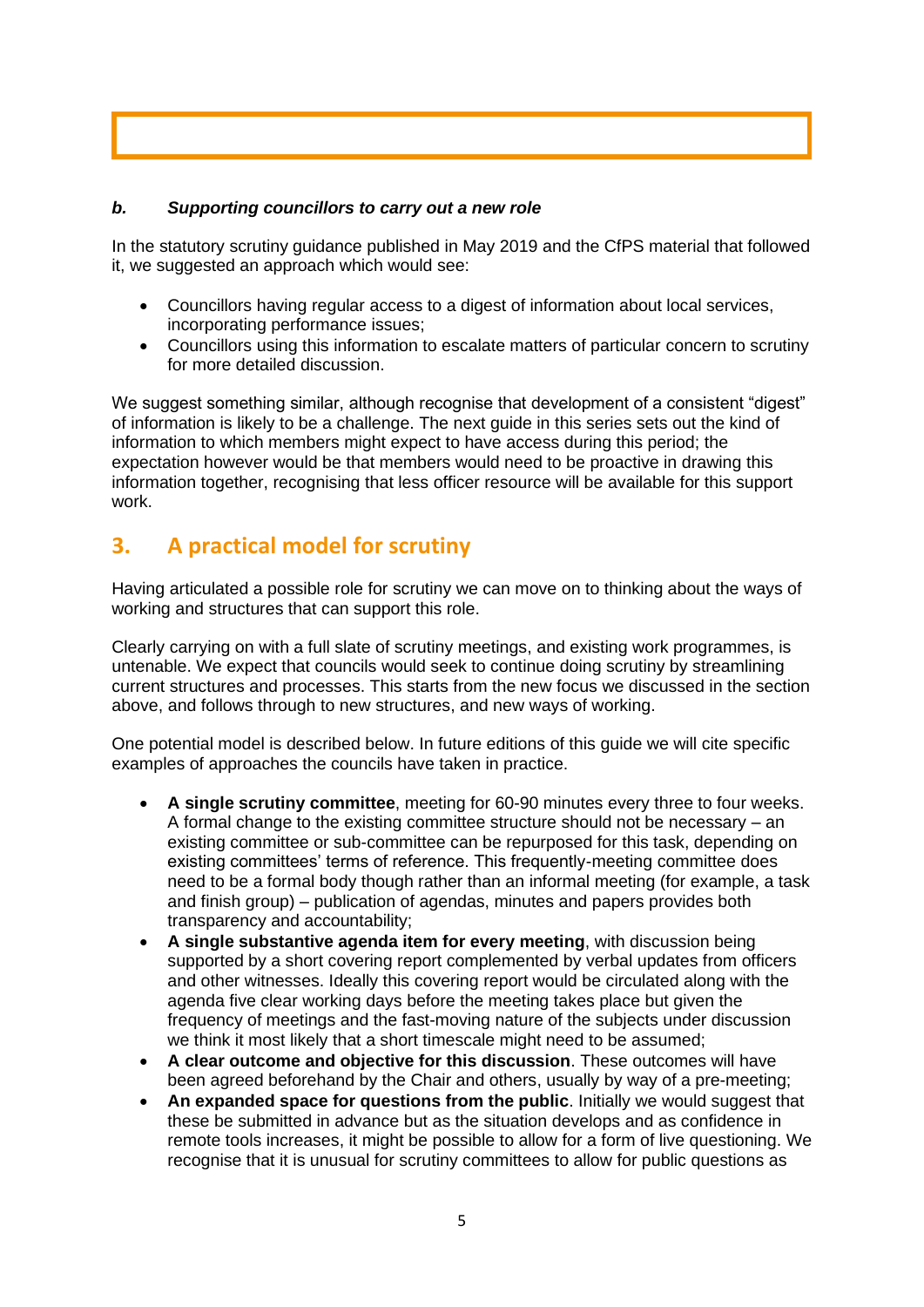things stand, but making this facility available could be one way of assuring a form of public scrutiny given that other avenues will be closed off to local people;

- **An accompanying update report at each meeting**, prepared by and presented by the chair, setting out:
	- $\circ$  Other matters of which they and the committee are aware and of which the committee are exerting a form of oversight but where it isn't proposed that the committee takes action at the moment;
	- $\circ$  Reflections on the council's, and partners', overall response on the issues where the committee is carrying out work based on community insight and general review of documentation – this could be used to agree a possible item for discussion at the next meeting.

This provides a way to share publicly some of the discussions that committee members, and officers, may have had between meetings.

### *a. Making these systems operate for joint and cross-partnership work*

Emergency response is a partnership endeavour and the way that scrutiny looks at and supports these arrangements will need to reflect this. This may involve engaging with partners whose involvement with scrutiny previously has been limited, and who may be unwilling to engage at a time of crisis. In respect of oversight of emergency response systems, it may be most appropriate for the relevant Gold command leads within the council to represent those partner activities at scrutiny, rather than for scrutiny to seek to engage directly with partners.

In some cases, scrutiny will want to look at issues which cut across geographic boundaries. This is particularly the case in respect

### *b. Making these systems work for shire districts*

The focus and approach that we suggest above for scrutiny centres on the kinds of life and limb services which are not within the remit of shire districts. This does not mean that scrutiny in districts goes on hiatus. In two tier areas scrutiny at the district and county will need to work together to ensure that insight and intelligence from local people is fed up to influence and inform emergency priorities. We think that scrutiny in districts will have a particular role as a conduit for local community experiences.

Liaison may be informal; or district councillors could be temporarily co-opted to sit on county scrutiny committees (or vice-versa).

# **4. Task and finish work**

Some scrutiny task and finish work may still be in train. This will need to be deferred, and restarted (possibly with shifted scopes) once the crisis is over.

There may be a call for the use of task and finish work while the crisis is ongoing. Councils should think extremely carefully about this. The "lead time" of typical task and finish working will not lend itself to the rapid response needed on this crisis.

We have discussed above a three-week committee cycle for overview and scrutiny meetings. For complex matters, members might want to use this period between meetings to look into more detail on an issue. This might involve:

- The committee agreeing some bullet-point objectives for a short task and finish exercise;
- Methods to include calls with officers and reviewing documents;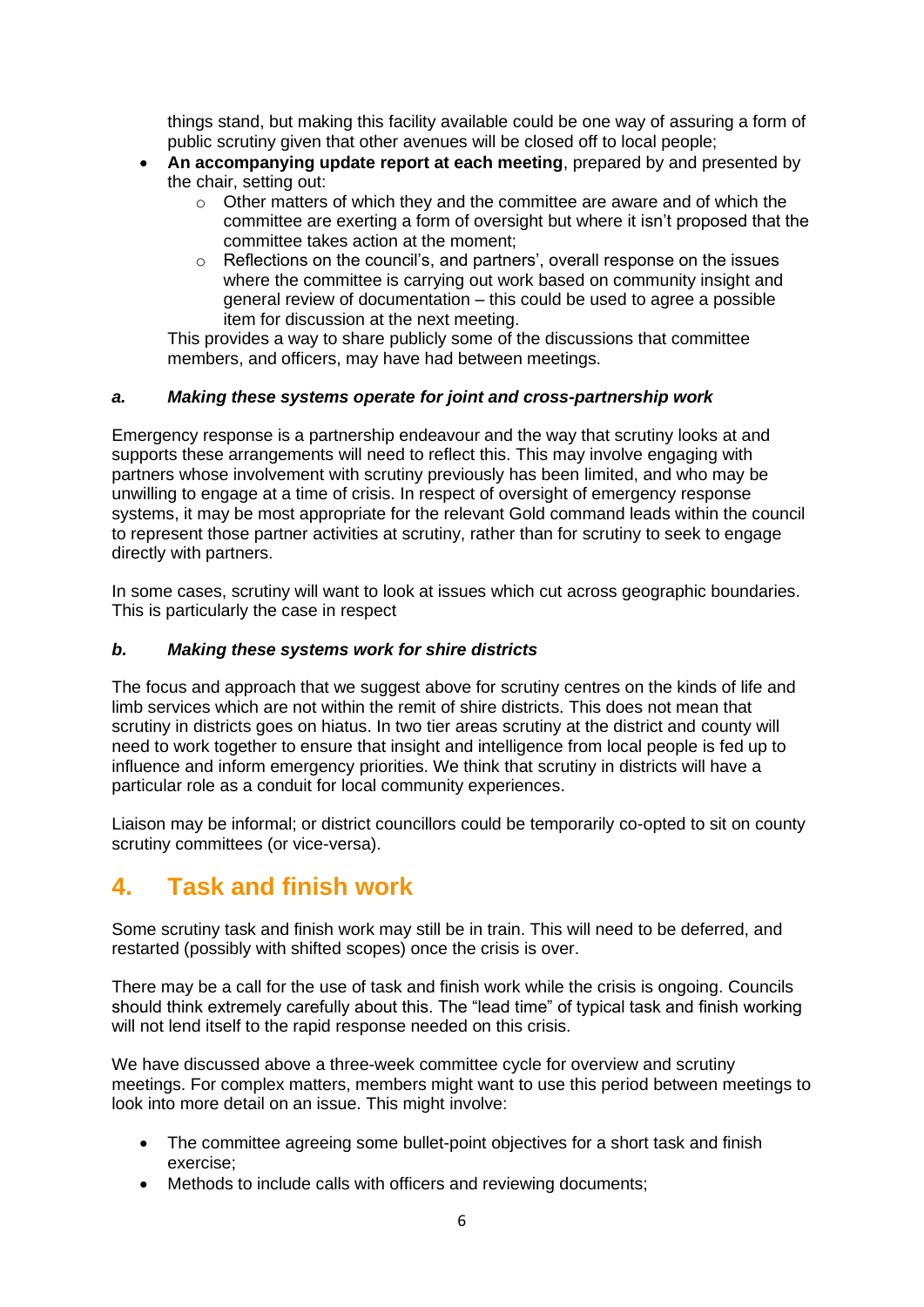• Members of a task and finish group providing a verbal update on the issue (and suggested actions) at the next formal meeting.

This would constitute a limited and focused form of task and finish scrutiny which would reduce the risk, present in longer-term task and finish working, of work losing relevance as time goes by and the policy agenda moves on rapidly.

# **5. The use of call-in**

Many councils will be using emergency or delegated powers to make decisions. Councils will also want to make decisions quickly. The schedule of key decisions may change at short notice. This is not an environment that will lend itself to frequent use of call-in powers.

Call-in has utility as a tool to be used "in extremis"; councils will want to curtail its use where it is a fairly regular occurrence (and councillors may wish to restrain themselves from its use voluntarily). This may involve councils seeking to defer non-business critical decisions, and decisions which might cause political contention, until the crisis is over.

# **6. "Normal business": scrutiny of other council work**

Everything councils are doing at the moment is framed by COVID-19. There will be little to no business that will be unaffected, but a lot of council activity will still continue, albeit it in a different way.

The framing and focus for scrutiny which we have suggested will limit scrutiny's input into all but "life and limb" issues, for local people, the area, and the authority. This is based on the assumption that much policy development work that does not relate to COVID-19 will be put on hold as the crisis continues, and that planned changes to other services (including big projects) may largely go on hiatus too.

Scrutiny members will probably wish to maintain a watching brief over general council services and activity. Certain matters may engage with the COVID-19 response and other life and limb matters – in which case they can be escalated to committee. Other matters would probably need to go on hold.

# **7. Support: members' and officers' roles**

Many democratic services and scrutiny staff have been deployed to assist in the operational response to COVID-19. Councils have to bolster their ability to manage this for a sustained period and it's right that councils' workforces be managed in a flexible way.

An awareness of the resource constraints under which scrutiny (and councils more generally) will need to work has informed our preparation of this briefing. Members should assume throughout that the amount of officer support available for their work is likely to be limited and will need to direct themselves accordingly. This will mean proactively accessing and reading information; it will involve the Chair taking a much more active role than may have been the case hitherto.

### **Support to chairs**